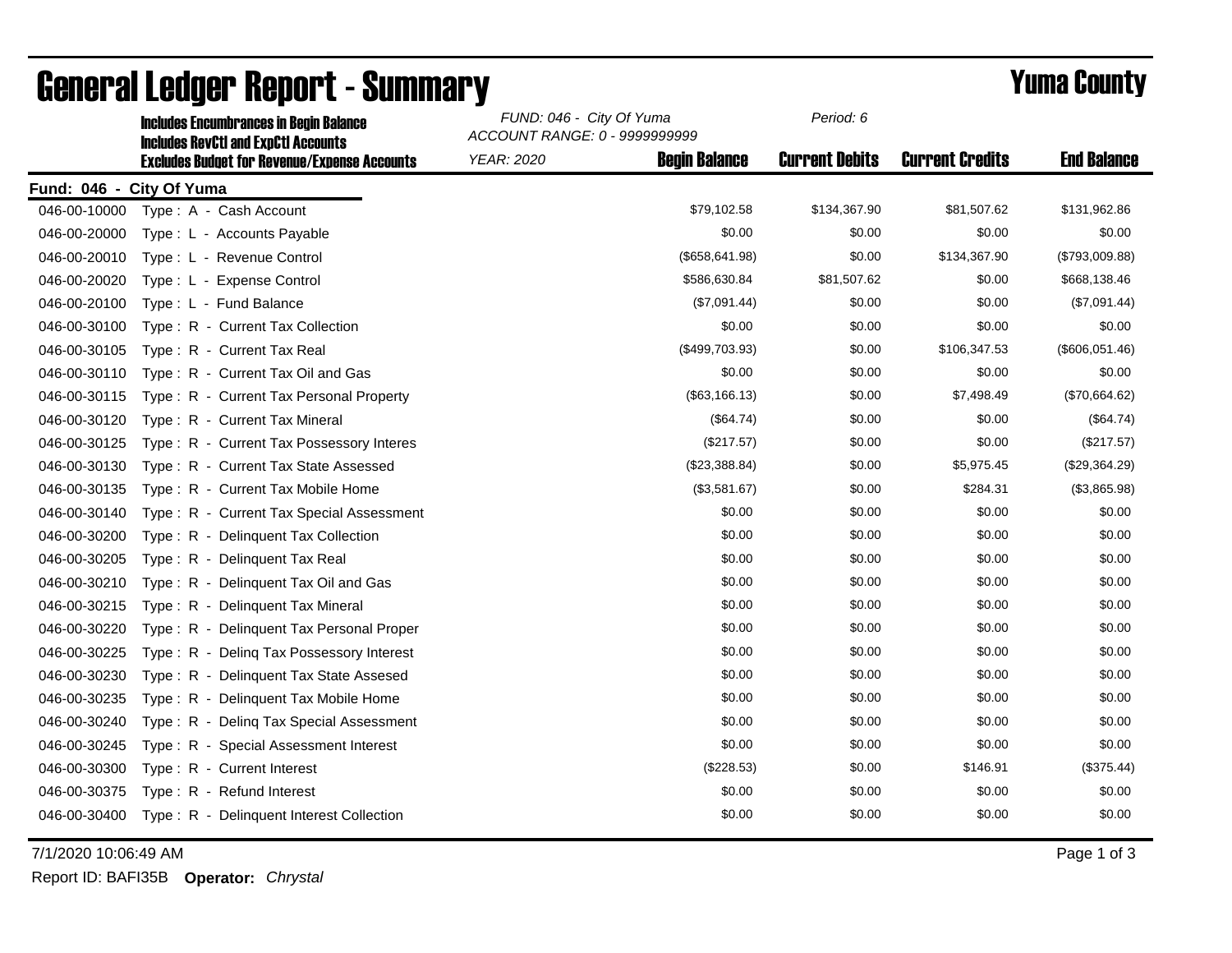| <b>Includes Encumbrances in Begin Balance</b><br><b>Includes RevCtI and ExpCtI Accounts</b> |                             | FUND: 046 - City Of Yuma<br>ACCOUNT RANGE: 0 - 9999999999 |                             | Period: 6            |                       |                                  |                    |
|---------------------------------------------------------------------------------------------|-----------------------------|-----------------------------------------------------------|-----------------------------|----------------------|-----------------------|----------------------------------|--------------------|
| <b>Excludes Budget for Revenue/Expense Accounts</b>                                         |                             | YEAR: 2020                                                |                             | <b>Begin Balance</b> | <b>Current Debits</b> | <b>Current Credits</b>           | <b>End Balance</b> |
| Fund: 046 - City Of Yuma                                                                    |                             |                                                           |                             |                      |                       |                                  |                    |
| Type: R - Miscellaneous Collections<br>046-00-30500                                         |                             |                                                           |                             | \$0.00               | \$0.00                | \$0.00                           | \$0.00             |
| 046-00-32100<br>$Type: R - Transfers In$                                                    |                             |                                                           |                             | (\$25,861.89)        | \$0.00                | \$4,745.30                       | (\$30,607.19)      |
| 046-00-33000<br>$Type: R - Auto Tax B Collection$                                           |                             |                                                           |                             | (\$26,468.08)        | \$0.00                | \$4,849.49                       | (\$31,317.57)      |
| 046-00-33100<br>Type: $R -$ Auto Tax A & F Collection                                       |                             |                                                           |                             | (\$9,077.81)         | \$0.00                | \$3,229.21                       | (\$12,307.02)      |
| 046-00-33400<br>Type: R - M.V. Additional                                                   |                             |                                                           |                             | (\$6,882.79)         | \$0.00                | \$1,291.21                       | (\$8,174.00)       |
| 046-00-33409<br>Type: R - Weed and Clean Up Control                                         |                             |                                                           |                             | \$0.00               | \$0.00                | \$0.00                           | \$0.00             |
| 046-00-49100<br>Type: X - Treasurer Fees                                                    |                             |                                                           |                             | \$11,807.08          | \$2,405.04            | \$0.00                           | \$14,212.12        |
| 046-00-49401<br>Type: X - Transfer Out                                                      |                             |                                                           |                             | \$0.00               | \$0.00                | \$0.00                           | \$0.00             |
| Type: X - Checks Written / ACH Transfer<br>046-00-49500                                     |                             |                                                           |                             | \$574,823.76         | \$79,102.58           | \$0.00                           | \$653,926.34       |
|                                                                                             |                             | Fund: 046 - City Of Yuma                                  | Totals :                    | (\$72,011.14)        | \$297,383.14          | \$350,243.42                     | (\$124,871.42)     |
|                                                                                             | <b>Total Fund Revenues:</b> | \$134,367.90                                              | <b>Total Fund Expenses:</b> |                      | \$81,507.62           | <b>Net Revenue Over Expense:</b> | \$52,860.28        |

## General Ledger Report - Summary **Eliter City of Summary** Prince of the County of Second Second Second Second Second Second Second Second Second Second Second Second Second Second Second Second Second Second Second Second S